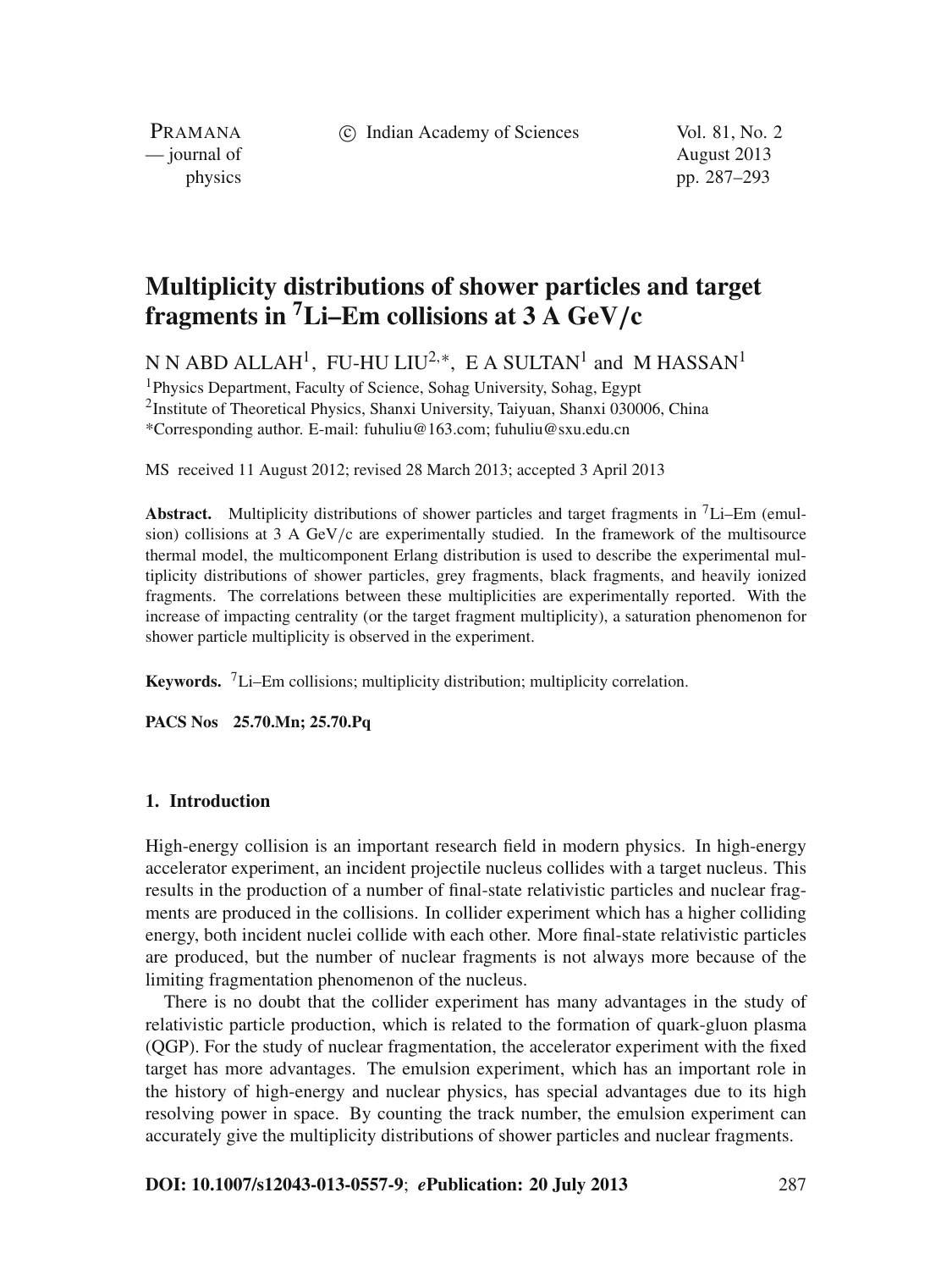*N N Abd Allah et al*

Many models such as the statistical multifragmentation model [\[1\]](#page-6-0), the expanding and emitting source model [\[2\]](#page-6-1) or the expanding-evaporating source model [\[3](#page-6-2)], the relativistic or ultrarelativistic quantum molecular dynamics model [\[4](#page-6-3)[–7\]](#page-6-4), the dual parton model [\[8](#page-6-5)[,9](#page-6-6)], the equivalent quark-gluon string model [\[10\]](#page-6-7), the hadron resonance gas model [\[11](#page-6-8)[,12](#page-6-9)], the nonequilibrium-statistical relativistic diffusion model [\[13\]](#page-6-10), etc. have been proposed in the field of high-energy collisions. In a workshop [\[14](#page-6-11)] held a few years ago at CERN Theory Institute, more models have reported their predictions on the collision programme at the LHC energies. Most of the mentioned models are microcosmic models which are based on quantum chromodynamics (QCD) and concern the system evolvement and dynamical process. Some of them are thermal and statistical models which focus on the global properties of interacting system and final-state products.

Recently, in the framework of multisource thermal model (previously the multisource ideal gas model) [\[15](#page-6-12)[,16](#page-6-13)], we have proposed a multicomponent Erlang distribution which describes the probability distributions of different quantities  $[17-19]$  $[17-19]$ . These quantities include multiplicity, transverse momentum, transverse energy, etc. The multicomponent Erlang distribution is a common law in high-energy collisions. To test this distribution further, we need more data. In this paper, we performed a  $\ell$ -induced emulsion experiment at Dubna energy to obtain different types of multiplicity distributions. The multicomponent Erlang distribution is then used to describe the multiplicity distributions of shower particles, grey fragments, black fragments, and heavily ionized fragments produced in  ${}^{7}$ Li–Em (emulsion) collisions at 3 A GeV/c. Meanwhile, the correlations between different multiplicities are experimentally reported.

## **2. Experimental materials**

A few stacks of NIKFI-BR2 emulsion plates were exposed at the Dubna Synchrophasotron, Russia. Depending on the track properties [\[20](#page-6-16)[–22\]](#page-6-17), we divide the final-state products, except for projectile fragments, in an event into four groups: shower particles, grey fragments (particles), black fragments (particles), and heavily ionized fragments (particles). Generally, the shower particles are the relativistic singly charged particles with a velocity greater than  $0.7c$  and a track grain density less than  $1.4I_0$ , where *c* is the speed of light in vacuum and  $I_0$  is the minimum grain density. The grey fragments are the target fragments which are mainly produced by the cascade collision processes in target nucleus, and the track grain density is in the range of  $1.4I_0$  to  $10I_0$  and the residual range is greater than 3 mm. The black fragments are the target fragments which are mainly produced by the evaporation processes in target nucleus, and the track grain density is greater than  $10I_0$  and the residual range is less than 3 mm. Both the grey and black fragments correspond to heavily ionized tracks and are together called the heavily ionized fragments [\[20](#page-6-16)[–22](#page-6-17)].

By using the scan method along the tracks, a total of 1000 minimum-bias events are obtained. In these events, we have measured the numbers (multiplicities) of different kinds of particles and fragments one by one. The multiplicities of shower particles, grey fragments, black fragments, and heavily ionized fragments are denoted by  $n_s$ ,  $n_g$ ,  $n_b$ , and  $n_h$ , respectively. Obviously,  $n_h = n_g + n_b$ .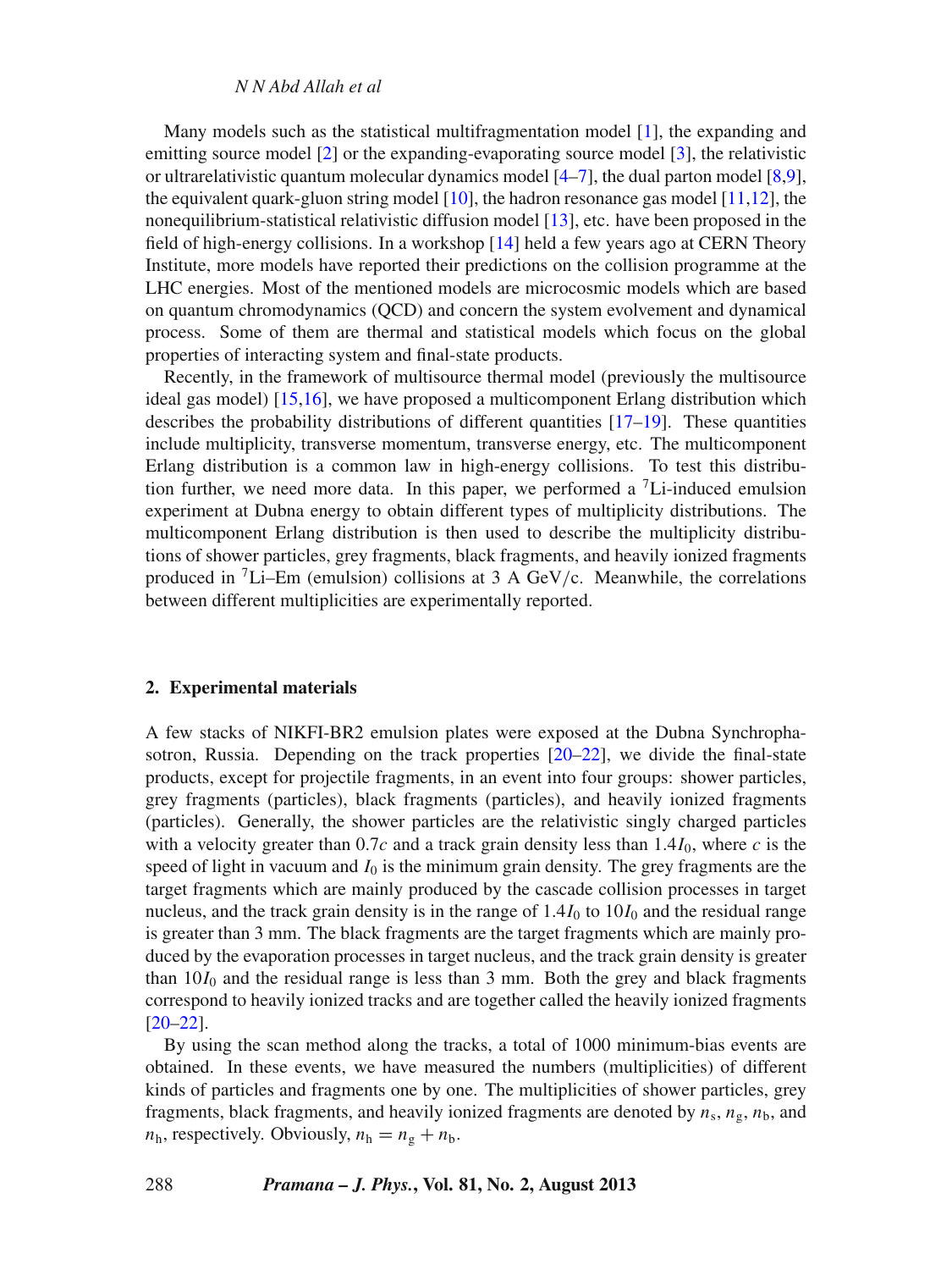#### **3. The model**

We have used a multisource thermal model [\[15](#page-6-12)[–18](#page-6-18)] which was proposed and developed recently. According to the model, many emission sources are assumed to form in intermediate and high-energy nucleus–nucleus collisions. Each source is assumed to emit the produced particles or nuclear fragments. In multiplicity distribution, the multisource thermal model results in a multicomponent Erlang distribution which describes different kinds of particles and fragments [\[17](#page-6-14)[–19](#page-6-15)].

According to the model [\[17](#page-6-14)[,18](#page-6-18)], we divide the considered event sample into *l* groups (or subsamples) depending on different impact parameters (participant nucleon numbers) or different reaction mechanisms such as evaporation, absorbtion, spallation, multifragmentation, etc. There are  $m_i$  sources in the *j*th group. Each source is assumed to contribute an exponential form to the multiplicity distribution. The multiplicity  $(n_{ij})$  distribution contributed by the *i*th source in the *j*th group is

<span id="page-2-1"></span>
$$
P_{ij}(n_{ij}) = \frac{1}{\langle n_{ij} \rangle} \exp\left(-\frac{n_{ij}}{\langle n_{ij} \rangle}\right),\tag{1}
$$

where  $\langle n_{ij} \rangle$  is the mean multiplicity contributed by the *i*th source in the *j*th group and is not related to *i*. The multiplicity distribution contributed by the *j*th group is an Erlang distribution

<span id="page-2-0"></span>
$$
P_j(n_x) = \frac{n_x^{m_j - 1}}{(m_j - 1)!(n_{ij})} \exp\left(-\frac{n_x}{\langle n_{ij} \rangle}\right)
$$
 (2)

which is the folding result of  $m_j$  exponential functions and  $n_x = \sum_{i=1}^{m_j} n_{ij}$ . In eq. [\(2\)](#page-2-0), *x* denotes *s*, *g*, *b*, and *h* for shower, grey, black, and heavily ionized particles or fragments, respectively. The multiplicity distribution obtained in the final state is the weighed sum of *l* group contributions. We have

$$
P(n_x) = \frac{1}{N} \frac{dN}{dn_x} = \sum_{j=1}^{l} k_j P_j(n_x),
$$
\n(3)

where  $N$  and  $k_j$  denote the particle or fragment number and weight factor respectively [\[17](#page-6-14)[,18\]](#page-6-18).

In the Monte Carlo method, let  $R_{ij}$  denote random numbers in [0,1]. Equations [\(1\)](#page-2-1) and [\(2\)](#page-2-0) lead to

$$
n_{ij} = -\langle n_{ij} \rangle \ln R_{ij} \tag{4}
$$

and

$$
n_x = -\sum_{i=1}^{m_j} \langle n_{ij} \rangle \ln R_{ij}.
$$
 (5)

*Pramana – J. Phys.***, Vol. 81, No. 2, August 2013** 289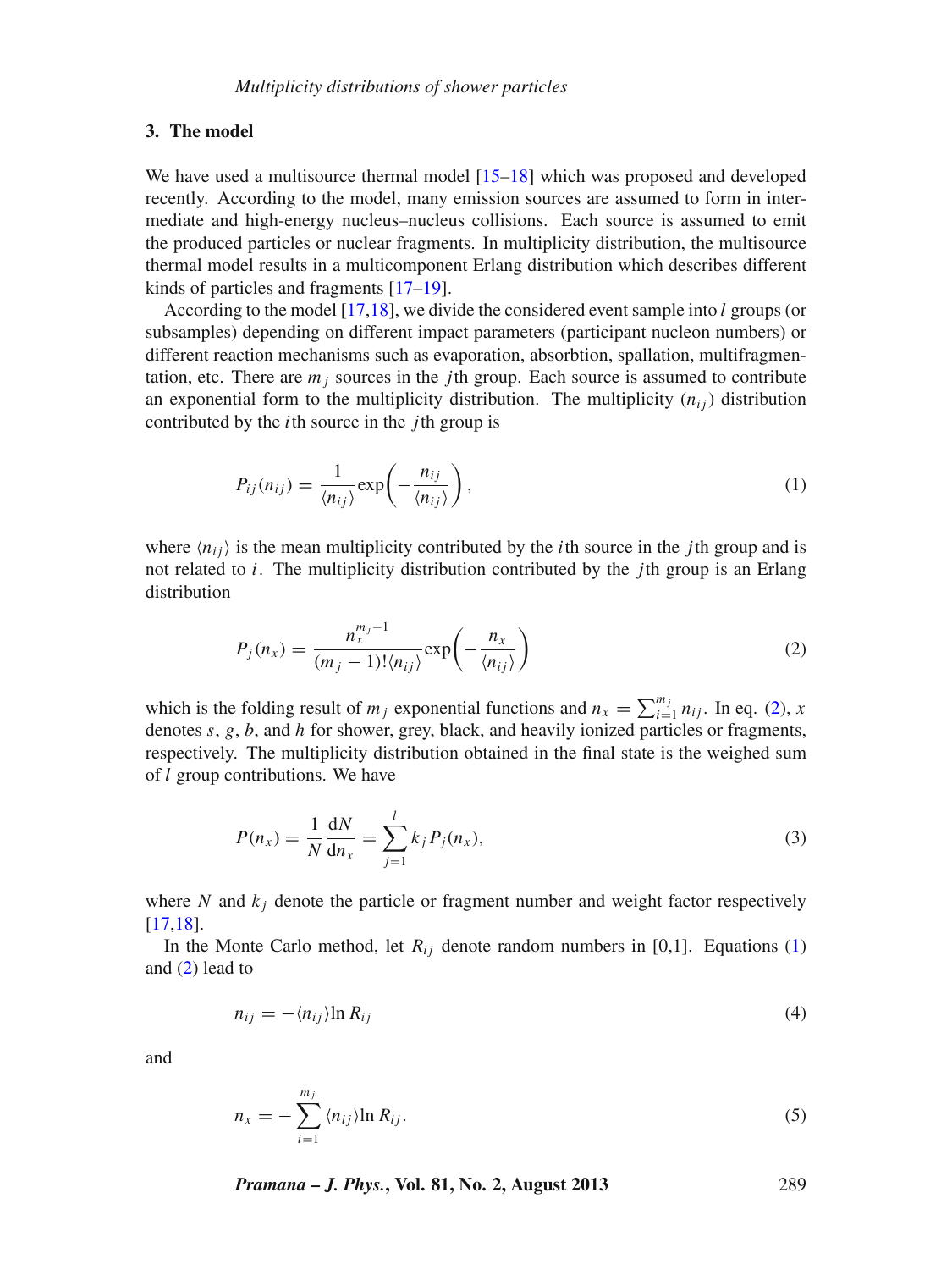The multiplicity distribution is finally obtained by a statistical method according to different  $k_i$  [\[17](#page-6-14)[,18\]](#page-6-18).

# **4. Comparisons**

Figure [1](#page-4-0) shows the multiplicity distributions of (a) shower particles, (b) grey fragments, (c) black fragments, and (d) heavily ionized fragments in  ${}^{7}$ Li–Em collisions at 3 A GeV/c. The histograms and curves are our experimental data and modelling results respectively. The experimental mean multiplicities are  $3.91 \pm 0.08$ ,  $3.15 \pm 0.09$ ,  $5.89 \pm 0.14$ , and  $9.04$  $\pm$  0.20, respectively. In the calculation, we have used a two-component Erlang distribution. The parameter values and the corresponding  $\chi^2$  per degree of freedom ( $\chi^2$ /dof) are given in table [1.](#page-4-1) The last two or three data in high multiplicity region are not included for calculating the values of  $\chi^2$ /dof, because of their low statistics. One can see that the model approximately describes the experimental data.

We notice that there are two groups of events in the experiment. The contributions of the two groups are almost the same  $(k_1 \approx k_2 = 0.50 \pm 0.10)$ . The first group corresponds to the light target nuclei (HCNO) and the peripheral collisions of the projectile with heavy target nuclei (AgBr) and the second group corresponds to AgBr. The mean multiplicities obtained from table [1](#page-4-1) are 3.75, 3.28, 6.29, and 9.66, respectively, which are approximately the same as the experimental results.

The correlations between different multiplicities are given in figure [2.](#page-5-0) From figures [2a](#page-5-0)– [2f](#page-5-0), the correlations are  $\langle n_s \rangle - n_g$ ,  $\langle n_s \rangle - n_b$ ,  $\langle n_s \rangle - n_h$ ,  $\langle n_g \rangle - n_b$ ,  $\langle n_g \rangle - n_h$ , and  $\langle n_b \rangle - n_h$ respectively, where  $\langle n_x \rangle$  denotes the average of  $n_x$ . The points are our experimental data. We regret that the model cannot give the correlations. Instead, we show linear fitted results for most of the data. The lines in the figure are the fitted results except for a few data around letter A in some panels and can be given by  $\langle n_s \rangle = 0.37 n_g + 2.69$ ,  $n_s = 0.20n_b + 2.88$ ,  $n_s = 0.22n_b + 1.95$ ,  $n_g = 0.37n_b + 0.93$ ,  $n_g = 0.35n_b$ , and  $\langle n_{\rm b} \rangle = 0.63 n_{\rm h}$ , respectively.

From figure [2](#page-5-0) we see that  $\langle n_s \rangle$  increases with the increase in  $n_g$ ,  $n_b$ , and  $n_h$  and then drops at high multiplicity. The behaviour of  $\langle n_s \rangle$  at high multiplicity reflects a saturation phenomenon accompanying light projectile nucleus at a few GeV/nucleon due to the stopping power of the target nucleus. The saturation value reflects the maximum  $n<sub>s</sub>$  at the mentioned energy. As a measurement of impacting centrality, the events with high  $n<sub>h</sub>$  are regarded as central or nearly central events. As  $n<sub>b</sub>$  increases,  $\langle n_{\rm g} \rangle$  increases and it drops at high multiplicity. Because  $\langle n_g \rangle$  drops only two points and the errors are large, we cannot conclude saturation phenomenon for  $\langle n_g \rangle$  also. From figures [2e](#page-5-0) and [2d](#page-5-0) we see that  $\langle n_g \rangle$ and  $\langle n_{\rm b} \rangle$  increase with the increase of  $n_{\rm h}$ . We have not observed saturation phenomenon for  $\langle n_{\rm b} \rangle$  because the target spectator has enough size to evaporate black fragments in collisions induced by light projectile at a few GeV/nucleon. The saturation phenomenon for  $\langle n_{\rm b} \rangle$  observed in collisions induced by heavy projectile at a few GeV/nucleon or higher energy [\[23](#page-6-19)] is typically caused by the limited target spectator to evaporate high  $n_b$ . The saturation phenomenon for  $\langle n_b \rangle$  observed in collisions induced by light projectile at higher energy [\[24](#page-6-20)] is also caused by the limited target spectator due to which more particles take part in cascade collisions in target spectator leading to a small amount of residual nucleons.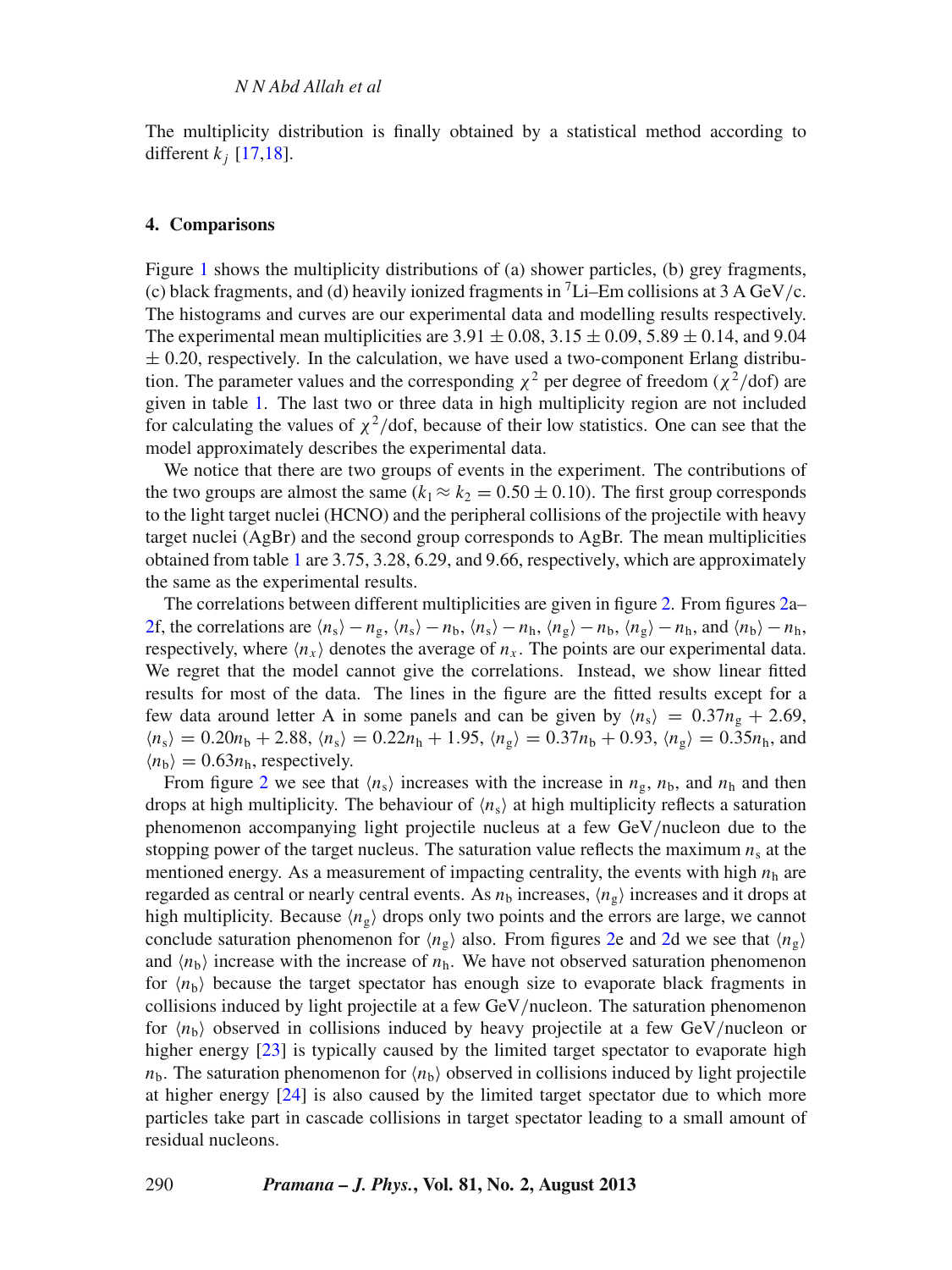<span id="page-4-0"></span>

**Figure 1.** Multiplicity distributions of (**a**) shower particles, (**b**) grey fragments, (**c**) black fragments, and (**d**) heavily ionized fragments produced in 3Li–Em collisions at 3 A GeV/c. The histograms and curves are our experimental data and modelling results respectively.

<span id="page-4-1"></span>

| Figure         | $\langle n_{i1} \rangle$ | m <sub>1</sub> | k <sub>1</sub> | $\langle n_{i2} \rangle$ | m <sub>2</sub> | $\chi^2$ /dof |
|----------------|--------------------------|----------------|----------------|--------------------------|----------------|---------------|
| 1a             | 0.9                      |                | 0.50           | 1.6                      | 3              | 0.578         |
| 1 <sub>b</sub> | 1.6                      |                | 0.40           | 2.2                      | 2              | 0.467         |
| 1c             | 0.9                      |                | 0.48           | 2.4                      | 4              | 1.040         |
| 1 <sub>d</sub> | 1.6                      |                | 0.55           | 2.6                      | 6              | 0.789         |

**Table [1.](#page-4-0)** Parameter values and the corresponding  $\chi^2$ /dof for the curves in figure 1.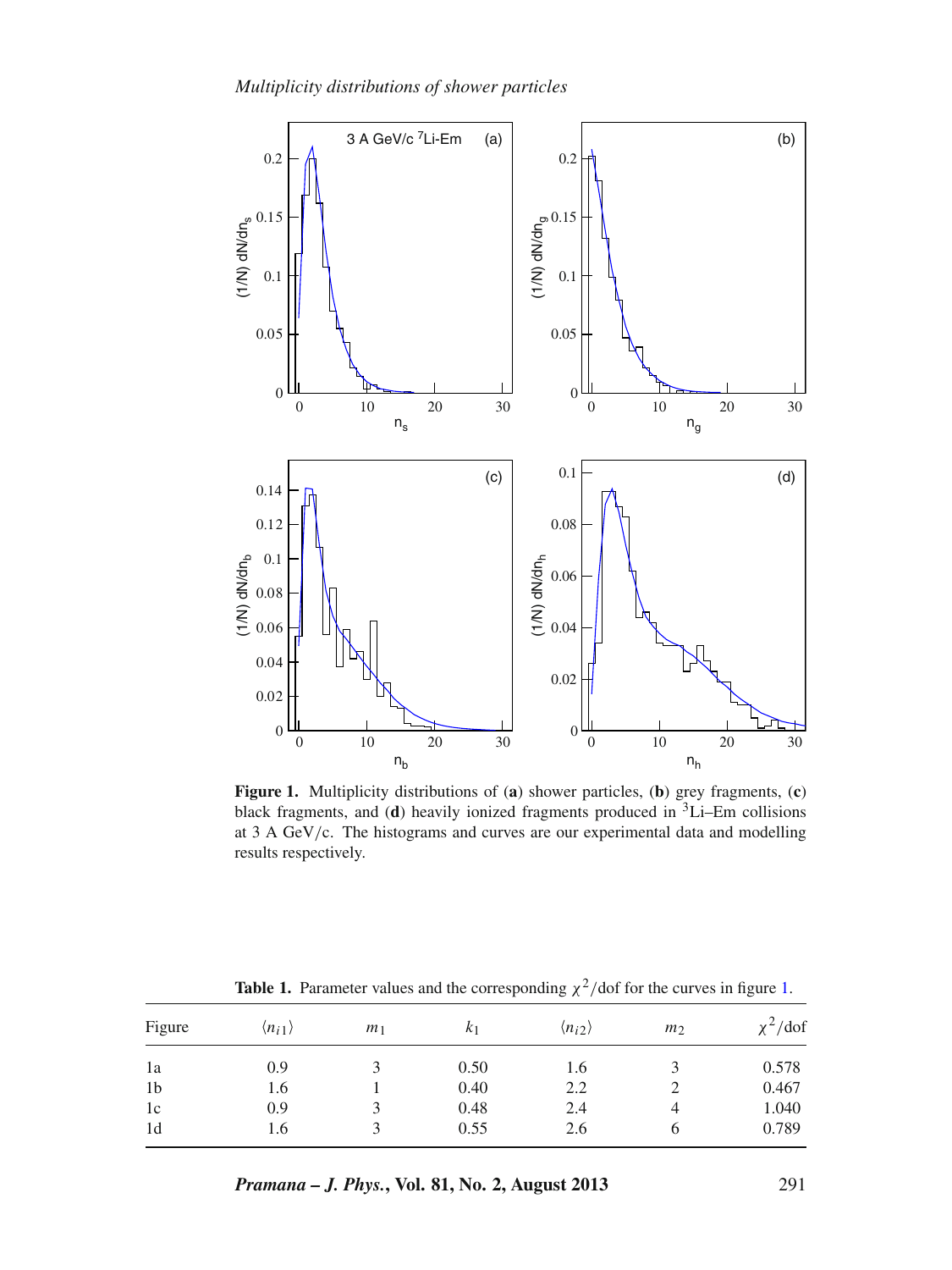*N N Abd Allah et al*

<span id="page-5-0"></span>

**Figure 2.** Correlations between (**a**)  $\langle n_s \rangle - n_g$ , (**b**)  $\langle n_s \rangle - n_b$ , (**c**)  $\langle n_s \rangle - n_h$ , (**d**)  $\langle n_g \rangle - n_b$ , (**e**)  $\langle n_g \rangle - n_h$ , and (**f**)  $\langle n_b \rangle - n_h$  in <sup>3</sup>Li–Em collisions at 3 A GeV/c. The points are our experimental data and the lines are the fitted results except for the data around letter A in some panels.

## **5. Conclusion**

We have reported experimentally the distributions of different multiplicities and the correlations between different multiplicities in  ${}^{7}$ Li–Em collisions at 3 A GeV/c. The multiplicity distributions have been analysed by the multicomponent Erlang distribution and the multiplicity correlations have been analysed by an experiential fit method.

The multiplicity distributions of shower particles and grey fragments are in a narrow range, and appear to be relatively smooth curves. The multiplicity distributions of black fragments and heavily ionized fragments are in a wide range, and appear with relatively large fluctuations in a few bins due to the low statistics. A two-component Erlang